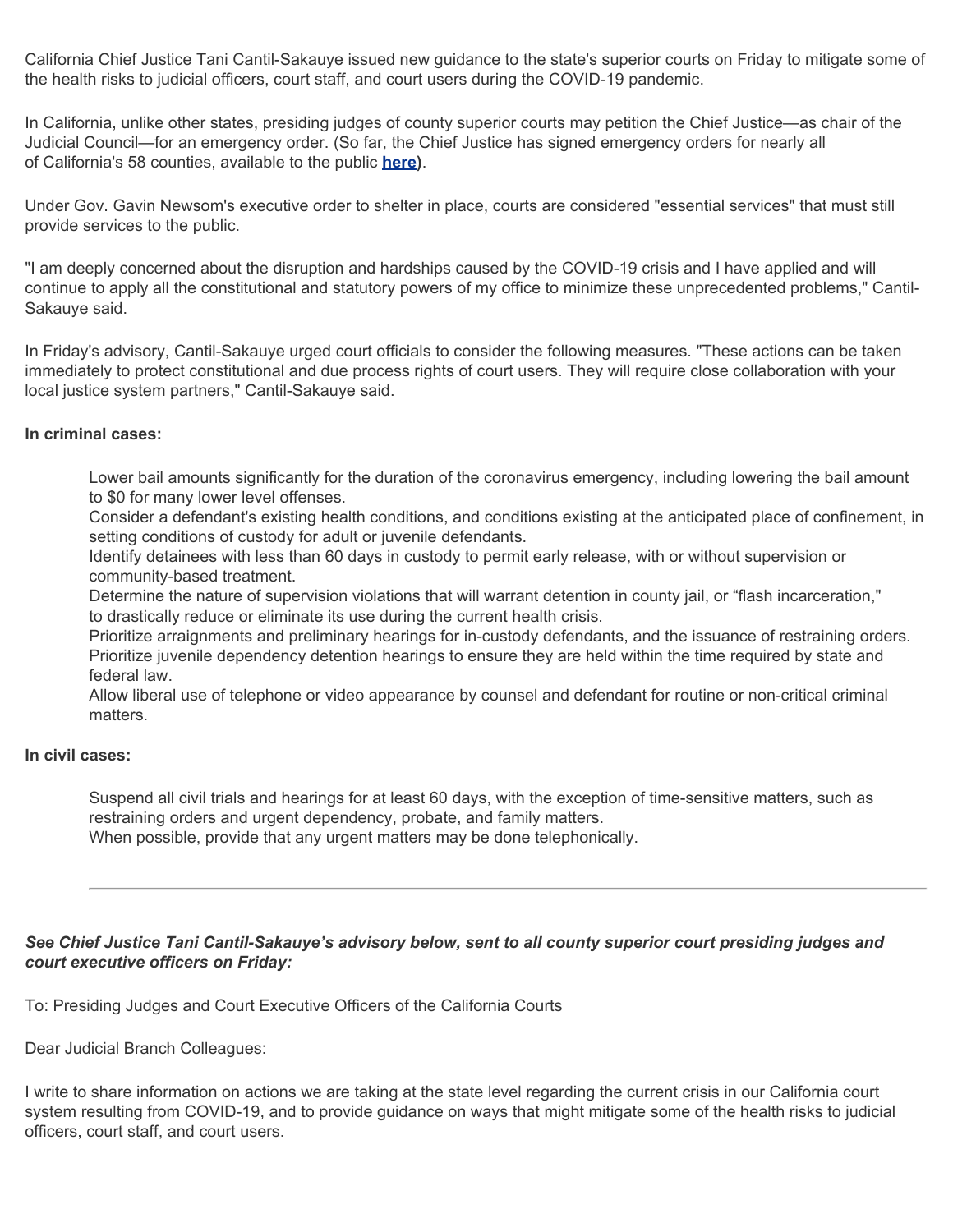Governor Newsom's order last night for all Californians to shelter in place reflects the unprecedented challenge we face with the COVID-19 virus, both as Californians and as judicial officers and court administrators. We sought and received clarification from the Governor's office that the Governor's order is not meant to close our courts. The courts are—and continue to be—considered as an essential service. I recognize, however, that this new adjustment to health guidelines and direction likely may require further temporary adjustment or suspension of certain court operations, keeping in mind, as we all are, that we are balancing constitutional rights of due process with the safety and health of all court users and employees.

We are working at both the state and local levels to identify more options to provide relief. Aiding in these efforts are the perspectives and input from the TCPJAC and CEAC chairs and vice chairs who are dealing with local emergencies while making time to focus on the welfare of our larger judicial branch family.

In addition, we are in daily, close contact with the Governor's office, executive branch departments, and legislative leadership to make them aware of the impact on courts as well as to see where immediate and longer-term assistance may be needed to respond to a crisis of this magnitude.

I am deeply concerned about the disruption and hardships caused by the COVID-19 crisis and I have applied and will continue to apply all the constitutional and statutory powers of my office to minimize these unprecedented problems.

I, like many of you, am being contacted by justice system partners and advocates seeking immediate and direct action to address the particular needs of their constituencies. In responding to these requests, we have made clear what the limits of authority are for the Chief Justice and the Judicial Council, as well as the role of independent trial courts to manage their operations, while stressing our shared commitment to be responsive within the framework of respective constitutional and statutory responsibilities.

The relief I am authorized to grant with an emergency order is limited to the items enumerated in Government Code section 68115. In California, unlike other states, each of the 58 superior courts retains local authority to establish and maintain its own court operations. This decentralized nature of judicial authority is a statutory structure that reflects the diversity of each county.

In an effort to alleviate some of the immediate problems faced by the trial courts, I have authorized court holidays and extensions of time for court procedures in response to requests submitted by the presiding judges in many superior courts, with the understanding that the immense diversity of our state may require variations on what is considered an essential or priority service in a particular court or community.

I will continue to grant emergency order requests while balancing fairness and access to justice. As of writing, 63 emergency orders have been processed with several more pending. In light of the continuing emergency posed by the COVID-19 pandemic, I am prepared to approve requests for further extensions as warranted, consistent with my authority under Government Code section 68115(b).

In addition to the steps you have taken under the orders you have been granted, I strongly encourage to you consider the following suggestions to mitigate the effect of reduced staffing and court closures and to protect the health of judges, court staff, and court users.

These actions can be taken immediately to protect constitutional and due process rights of court users. They will require close collaboration with your local justice system partners.

### Criminal Procedures

- 1. Revise, on an emergency basis, the countywide bail schedule to lower bail amounts significantly for the duration of the coronavirus emergency, including lowering the bail amount to \$0 for many lower level offenses – for all misdemeanors except for those listed in Penal Code section 1270.1 and for lower-level felonies. This will result in fewer individuals in county jails thus alleviating some of the pressures for arraignments within 48 hours and preliminary hearings within 10 days.
- 2. In setting an adult or juvenile defendant's conditions of custody, including the length, eligibility for alternative sentencing, and surrender date, the court should consider defendant's existing health conditions, and any conditions